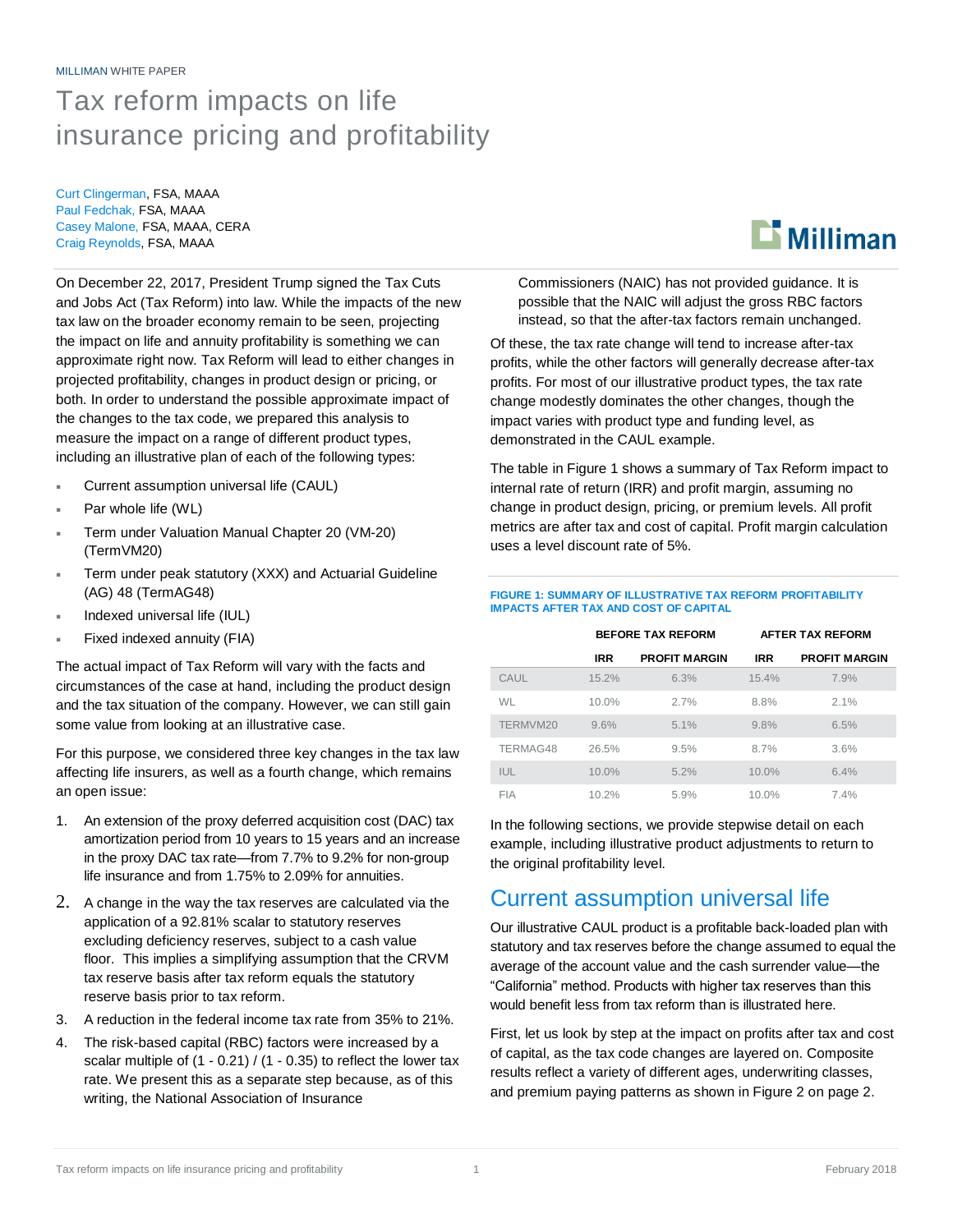We solved for a multiplier to apply to the initial COI table to return to the initial profit margin. The resulting multiplier is 92%.

The relative impact of the changes depends on the funding level of the contract. In our model, we include cells that are funded to be 20-year term, and whole life using single premium, 7-pay premium, and whole life premium on a current assumption basis. The table in Figure 3 shows the impact by funding level.

| <b>FIGURE 2: CAUL COMPOSITE PROFIT RESULTS</b> |                      |  |  |  |
|------------------------------------------------|----------------------|--|--|--|
| <b>IRR</b>                                     | <b>PROFIT MARGIN</b> |  |  |  |
| 15.2%                                          | 6.3%                 |  |  |  |
| 13.7%                                          | 5.9%                 |  |  |  |
| 12.2%                                          | 5.6%                 |  |  |  |
| 17.1%                                          | 8.1%                 |  |  |  |
| 15.4%                                          | 7.9%                 |  |  |  |
|                                                |                      |  |  |  |

#### **FIGURE 3: CAUL TAX REFORM IMPACTS BY FUNDING LEVEL**

|              |            | <b>BEFORE TAX REFORM</b> | <b>AFTER TAX REFORM</b> |                      | <b>INCREASE</b> |                      |
|--------------|------------|--------------------------|-------------------------|----------------------|-----------------|----------------------|
|              | <b>IRR</b> | <b>PROFIT MARGIN</b>     | <b>IRR</b>              | <b>PROFIT MARGIN</b> | <b>IRR</b>      | <b>PROFIT MARGIN</b> |
| SINGLE PAY   | 12.5%      | 5.3%                     | 12.5%                   | 6.6%                 | 0.1%            | $1.3\%$              |
| 7-PAY        | 14.7%      | 6.2%                     | 14.9%                   | 7.9%                 | 0.2%            | $1.7\%$              |
| LEVEL-PAY WL | 16.9%      | 6.5%                     | 17.2%                   | 8.2%                 | 0.3%            | 1.7%                 |
| 20-YEAR TERM | 20.7%      | 9.2%                     | 21.1%                   | 11.3%                | 0.5%            | 2.1%                 |

Varying impacts by funding level illustrate the importance of granular analysis of Tax Reform impacts, though it appears that Tax Reform is a net win for the company, or the policyholder, or both---at least as far as this illustrative CAUL policy is concerned.

### Participating whole life

Our whole life product has a 20-pay premium pattern. The illustrative example below is based on a model office containing a typical range of issue age, sex, and risk class combinations. The product has a competitive dividend scale. Statutory reserves are calculated based on Commissioner's Reserve Valuation Method (CRVM) at 3.5%. Guaranteed cash values are based on an initial nonforfeiture rate of 4.5%. The table in Figure 4 shows the impact of various aspects of tax reform.

#### **FIGURE 4: WL COMPOSITE PROFIT RESULTS**

|                            | <b>IRR</b> | <b>PROFIT MARGIN</b> |
|----------------------------|------------|----------------------|
| BEFORE TAX REFORM          | $10.0\%$   | 3.4%                 |
| CHANGE DAC TAX             | 9.3%       | 2.7%                 |
| <b>CHANGE TAX RESERVES</b> | 6.9%       | $-0.2%$              |
| CHANGE TAX RATE            | $9.1\%$    | 3.0%                 |
| <b>CHANGE RBC</b>          | 8.9%       | 2.8%                 |

For the product adjustment to whole life, we took a two-step approach. First we reduced the nonforfeiture interest rate to 4.0%, increasing guaranteed cash values. Increasing the guaranteed cash value helps to mute the impact of the tax reserve reduction. Second, we reduced the overall dividend scale by 8%.

The result is that the policyholder receives higher cash values, by as much as 10%, in the early policy years, before the initial and revised patterns ultimately converge toward the face amount. On the other hand, the overall death benefit is lower in the adjusted, post-reform product because the dividends purchase less in paidup additions. It is worth noting that this situation could also result in illustration testing challenges, analysis of which is beyond the scope of this example.

### Term

We evaluated a 20-year level term product under both XXX reserve with AG48 reserve financing (AG48) and VM-20 reserve approaches. The AG48 approach assumes that XXX statutory reserves in excess of the AG48 primary security level will be ceded to a captive reinsurer and backed by a letter of credit. The direct company retains the full XXX tax reserve, which exceeds the AG48 primary security level. Retaining the full XXX tax reserve results in a large taxable loss, which can be used to offset taxable gains from other business. The magnitude of the resulting tax benefit depends on the tax situation of the company. Under VM-20, while not explicitly defined, the tax reserve was assumed to be the same as the statutory reserve, which in this example was predominantly the net premium reserve.

The post-level period was ignored for simplicity. The premiums under the AG48 financing approach are competitive with the top five to 10 companies in the market. Premiums under the VM-20 approach are approximately 10% higher than premiums under AG48. This results in profit measures under VM-20 in line with industry norms, but still below those under AG48. The table in Figure 5 shows the impact of the tax changes under VM-20.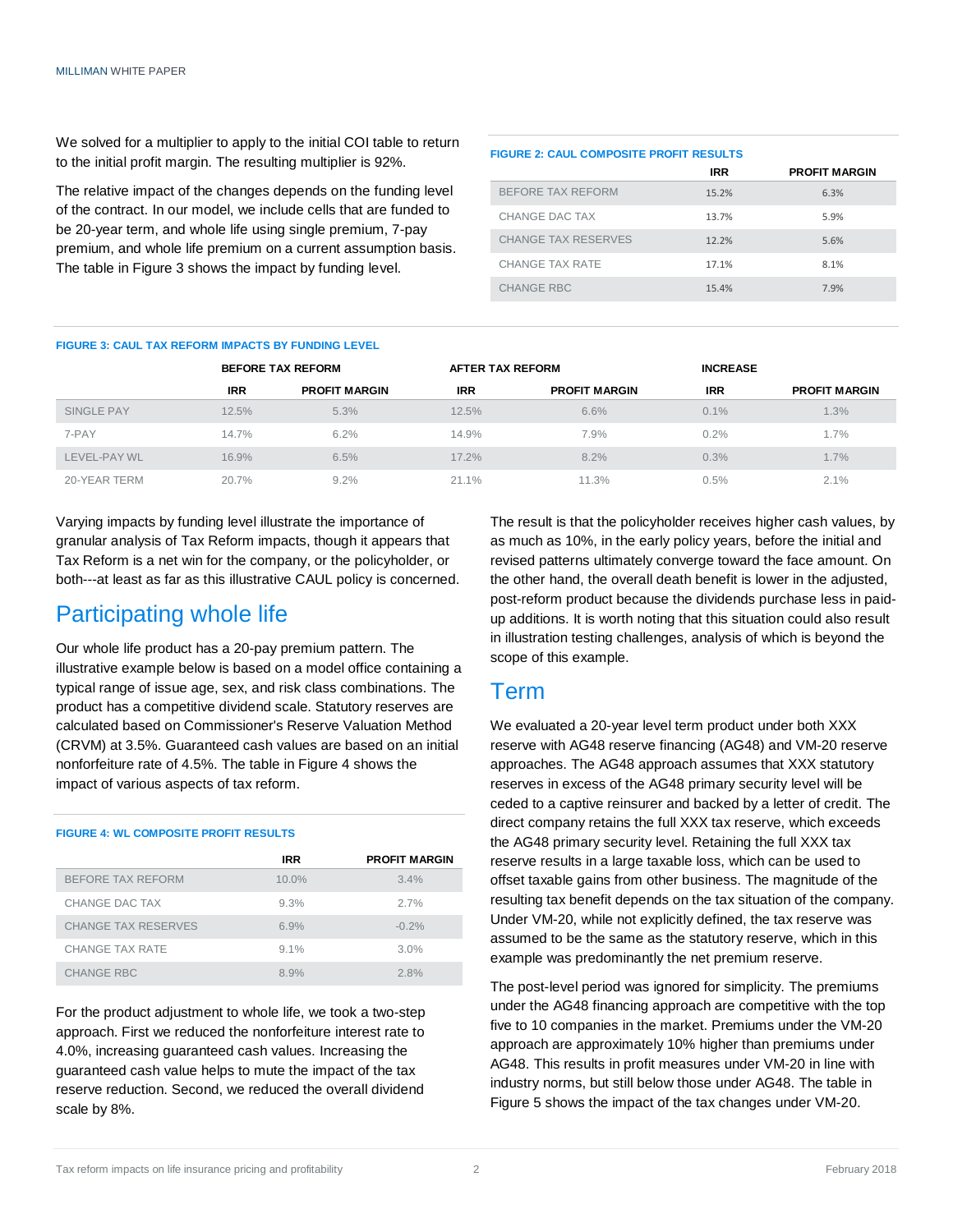#### **FIGURE 5: TERMVM20 COMPOSITE PROFIT RESULTS**

|                            | <b>IRR</b> | <b>PROFIT MARGIN</b> |
|----------------------------|------------|----------------------|
| BEFORE TAX REFORM          | 9.6%       | 5.1%                 |
| CHANGE DAC TAX             | $9.1\%$    | 4.8%                 |
| <b>CHANGE TAX RESERVES</b> | 8.8%       | 4.6%                 |
| CHANGE TAX RATE            | 10.1%      | 6.6%                 |
| <b>CHANGE RBC</b>          | 9.8%       | 6.5%                 |

Under VM-20, the impact of Tax Reform is relatively modest, but positive. In this example the company can decrease premiums by 3% while maintaining the profit margin before Tax Reform. Because our VM-20 premiums began 10% higher than the AG48 premiums, this would still be approximately 7% higher than premiums for a product designed under the AG48 approach before Tax Reform.

The table in Figure 6 shows the impact of the changes under AG48.

#### **FIGURE 6: TERMAG48 COMPOSITE PROFIT RESULTS**

|                            | <b>IRR</b> | <b>PROFIT MARGIN</b> |
|----------------------------|------------|----------------------|
| BEFORE TAX REFORM          | 26.5%      | 9.5%                 |
| CHANGE DAC TAX             | 25.7%      | $9.1\%$              |
| <b>CHANGE TAX RESERVES</b> | 22.4%      | 7.9%                 |
| CHANGE TAX RATE            | 9.9%       | 4.0%                 |
| <b>CHANGE RBC</b>          | 8.7%       | 3.6%                 |

The Tax Reform changes significantly reduce the tax benefit recognized via the AG48 financing approach. In order to return to profit margin levels similar to those before Tax Reform, a 10% premium increase would be required. Alternatively, a company could increase premiums by approximately 3% while using AG48 financing and realize profits in line with the VM-20 approach, although still lower than AG48 profits before Tax Reform.

In other words, to equate the profitability under VM-20 before Tax Reform, VM-20 after Tax Reform, and AG48 after Tax Reform, there will only be a 4% premium difference. Whereas, before Tax Reform, the AG48 premium could be 10% lower while realizing higher profits. It is plausible that Tax Reform might push companies to move toward VM-20 reserving for term sooner than originally expected.

### Indexed universal life

Our illustrative IUL cell assumes target premiums based on level premium payments to age 65 followed by moderate withdrawals from age 65 to 100. Cash value is sufficient to carry the policy to age 100. We have assumed a statutory reserve as the average

of the account value and cash value. The table in Figure 7 shows the impact of various aspects of Tax Reform.

#### **FIGURE 7: IUL COMPOSITE PROFIT RESULTS**

|                            | <b>IRR</b> | <b>PROFIT MARGIN</b> |
|----------------------------|------------|----------------------|
| <b>BEFORE TAX REFORM</b>   | $10.0\%$   | 5.2%                 |
| CHANGE DAC TAX             | 9.4%       | 4.8%                 |
| <b>CHANGE TAX RESERVES</b> | 8.7%       | 4.5%                 |
| CHANGE TAX RATE            | 10.2%      | 6.5%                 |
| <b>CHANGE RBC</b>          | $10.0\%$   | 64%                  |

The net impact of Tax Reform appears to be negligible on an IRR basis and a small net increase on a profit margin basis of 1.2%. Because the IRR before and after tax reform is the same, some companies in this situation may choose to keep pricing unchanged. However, if a company is willing to accept a lower IRR but return to its initial profit margin, its COI could be reduced by approximately 8%.

### Fixed indexed annuity

Our illustrative FIA product has a six-year surrender charge period with a maximum charge of 7%. It also contains a Guaranteed Minimum Withdrawal Benefit (GMWB) with an 8% rollup, capped at 200% of premium, and maximum withdrawal rates of 5%, 6%, and 7% at attained ages 60, 70, and 80, respectively. The pricing results reflect a combination of various issue ages.

The cumulative changes for the four changes in the tax law are shown in the table in Figure 8.

#### **FIGURE 8: FIA PROFIT RESULTS**

|                            | <b>IRR</b> | <b>PROFIT MARGIN</b> |
|----------------------------|------------|----------------------|
| BEFORE TAX REFORM          | 10.2%      | 5.9%                 |
| CHANGE DAC TAX             | 10.1%      | 5.9%                 |
| <b>CHANGE TAX RESERVES</b> | 8.8%       | 5.0%                 |
| CHANGE TAX RATE            | 10.6%      | 7.5%                 |
| <b>CHANGE RBC</b>          | $10.0\%$   | 7.4%                 |

We solved for the increase in option budget after Tax Reform that would bring the profit margin in line with the initial results. The result was an increase in the option budget of 21 basis points.

The change in the proxy DAC tax is immaterial for FIA because the deferral rates remain small for annuities relative to life products. The decreased tax rate more than offsets the decrease in earnings, which is due to the change in tax reserves. For our